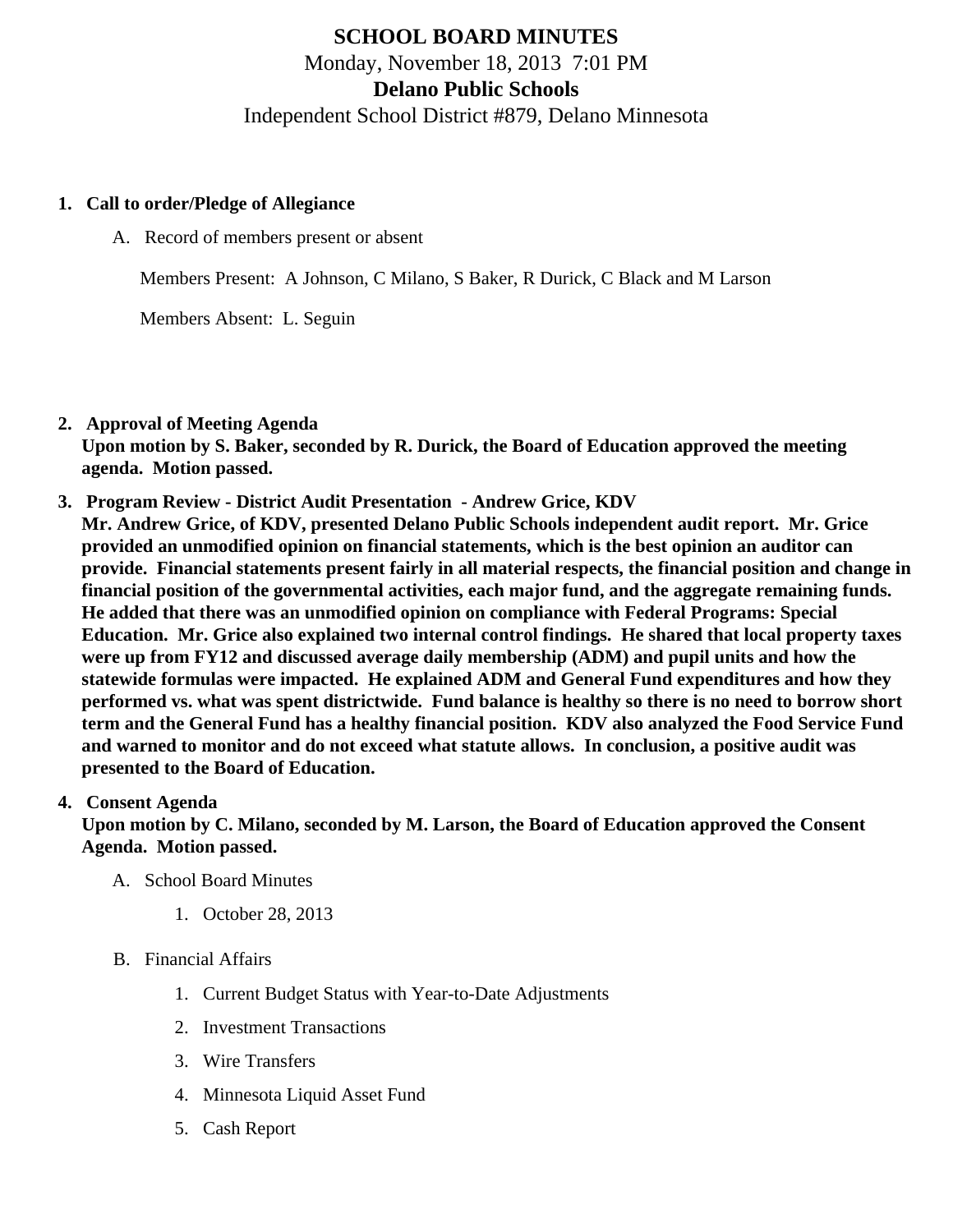- 6. [Revenue Report by Fu](/docs/district/Business_Office/SCHOOL_BOARD_REPORTS_-_REVENUE_BY_FUND_TOTAL__(Date__6_2014).pdf)nd
- 7. [Expense Report by Fu](/docs/district/Business_Office/SCHOOL_BOARD_REPORTS_-_EXP_BY_FUND_TOTAL__(Date__6_2014).pdf)nd
- 8. [Expense Report by Progra](/docs/district/Business_Office/SCHOOL_BOARD_REPORTS_-_EXPENDITURES_BY_PROGRAM__(Date__6_2014).pdf)m
- 9. [Expense Report by Obje](/docs/district/Business_Office/SCHOOL_BOARD_REPORTS_-_EXPENDITURES_BY_OBJECT__(Date__6_2014).pdf)ct
- 10. [List of Bills Presented for Payme](/docs/district/Business_Office/Detail_of_Bills_Paid.pdf)nt
- 5. [Resolution for Acceptance of Gifts](/docs/district/Business_Office/Resolution_for_Acceptance_of_Gifts_11.18.13.pdf)

The motion for the adoption of the foregoing resolution was by R. Durick and seconded by S. Baker and upon vote being taken thereon, the following voted in favor thereof: C. Black, C. Milano, A. Johnson, R. Durick, M. Larson, and S. Baker. L. Sequin was absent. The resolution was duly passed and adopted.

### 6. Personnel Matters:

Upon motion by C. Milano, seconded by M. Larson, the Board of Education approved the Personnel Matters. Motion passed.

- A. Retirements/Resignations/Terminations
	- 1. Brad Neutz, DMS/DHS Custodian, resignation effective 11-29-13.
- B. Recommendations for Employment
	- 1. Martin Lira Landa, DHS Custodian, part-time (30 hrs) changing to full-time (40 hrs). Effective when part-time position is filled. Replaces Donald Jerde who retired 09-30-13.
	- 2. Nancy Hokenson, DES Long-term Substitute Grade 1, beginning approximately 01-20-14 through 04-11-14 for Nicole Jensen who will be on family leave.
	- 3. David Link, COMM ED Youth Football Coach, effective 08-26-13.
- C. Contract Changes/Approvals
- D. Leaves of Absence
	- 1. Matthew Nohner, DHS Mathematics, requesting change of family medical leave from 12- 12-13 through 12-20-13 to 11-12-13 to 11-20-13.
	- 2. Nancy Heding, DES Media Assistant, requesting medical leave beginning 11-19-13 through 12-16-13.
	- 3. Jill Russek, DES Early Childhood Special Education Paraprofessional, requesting family medical leave beginning 02-03-14 through 03-21-14.
- 7. Public Comment: School patrons are given the opportunity to address the school board regarding items that are not on the agenda. All patrons will be asked to state their name and address for the record.
- 8. Administrative Reports
	- A. Superintendent

Superintendent Schoen reported on the first quarter progress of the Strategic Plan. The four major aims were addressed individually and details were shared. Superintendent Schoen added that the district's wireless system does not work effectively and they have narrowed wireless vendors down four companies for a decision to be made by mid-December. District would like to have a negotiate proposal process vs. a vendor bidding process. Wireless and cabling systems are being considere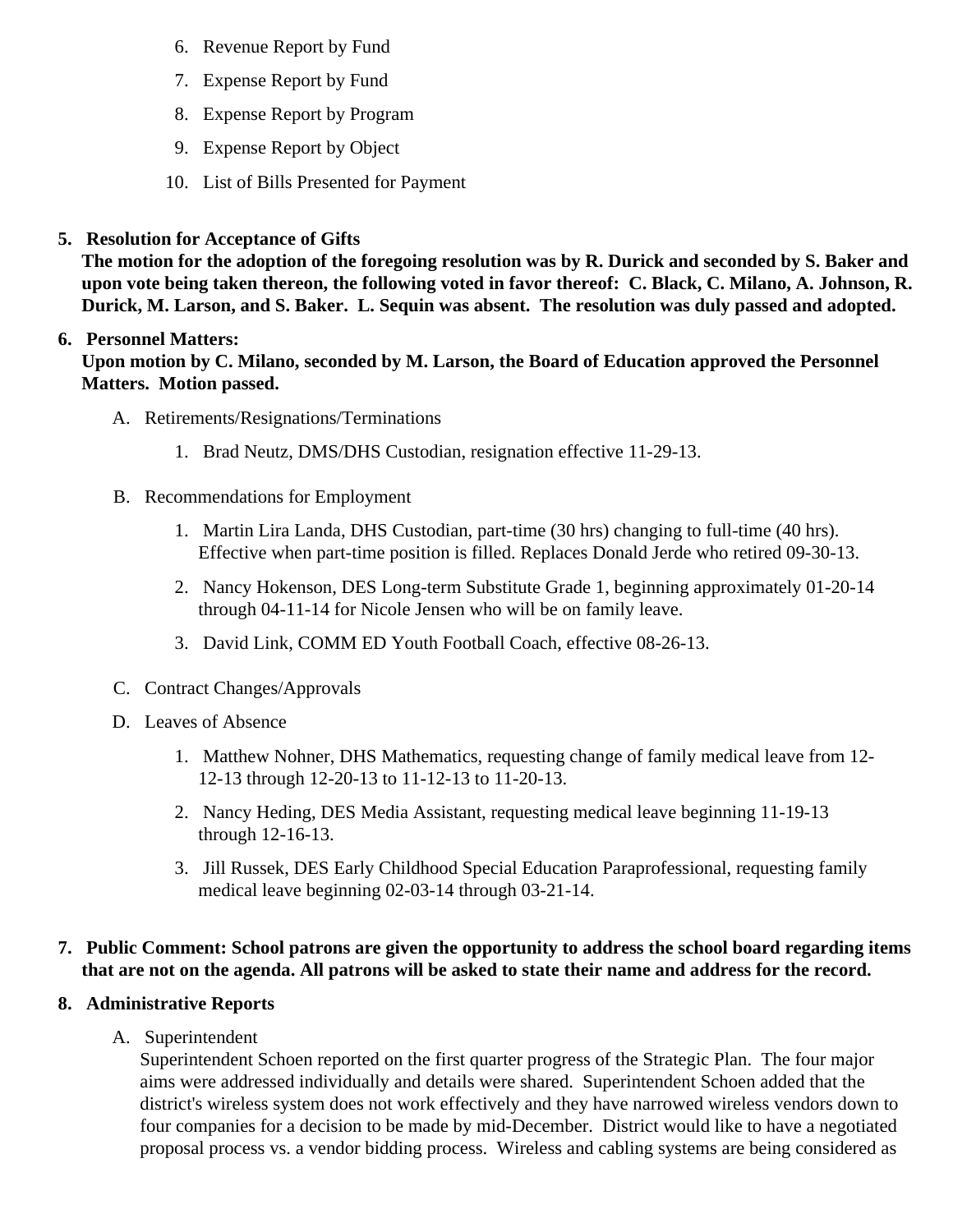the district looks at what is needed now, what will be needed in the future, and what costs are involved. Google Drive training was provided for teachers because of multi-level users. He shared details about the curriculum mapping process and how it is being streamlined. Superintendent Schoen described how professional development funds were alloted in the past and how they have been alloted for this year. Also explained, Tiger Tech Time, when staff can share how they are using technology in their classrooms to educate students with fellow staff members. In addition, Superintendent Schoen shared the Facilities Planning Committee's progress with research, which help to develop a Facilities Plan. He highlighted that most of our facility needs can be met on one campus and this is a positive for the whole community. A. Johnson expressed that community members are still welcome to provide input and complimented Superintendent Schoen on the succ of facilitating the plan and carry through.

### B. Principals:

1. Ms. Klinkner

Ms. Klinkner reported that this week is American Education Week and thanked the volunteers who logged 181 hours at Delano Middle School in the past month. She thanked Medtronic for their generous donation, along with others who have donated to the middle school. Ms. Klinkner proceeded to highlight their Homework Help program that is offered after school and Encore, an integrated instructional time used to fill the gap for students who need extra time to complete assignments, extra assistance and to assure they gain a complete year of educational growth. This was stressed because research suggests that students need 80 minutes in Reading and Math to accomplish this goal. She also shared that DMS's annual Global Service Project is coming up in early December.

2. Dr. Heil

Dr. Heil reported on post-season athletics team tournaments. 450 students went to cheer on the Girls Volleyball team and Dr. Heil expressed his appreciation for all the community support. In addition, Football played in the semi-finals at the metrodome with just as much student and community support. He then thanked the Delano Football Boosters for arranging the transportation to the game. Dr. Heil added that 8th grader Jordyn Wenzel qualified for the Girls State Swimming Meet in the 500 yard freestyle and that three DHS students signed their letters of intent to participate in athletics in college. Give to the Max Day was entertained by the 2nd Act Auditorium Restoration Project, with total donations still unknown at this point. The SciTech program was explained and Dr. Heil expressed that the Minnesota Department of Education is looking at Delano to be a model school for the SciTech program statewide. Dr. Heil spoke about student test results and how these results can be a mirror into student strengths and interests. He continued to explain that cross referencing test results can help parents and students plan for class registration and future education plans. This is an area being explored that crosses the World's Best Workforce legislation.

C. Business Manager

Ms. Reeder reported that in October the p-card rebate of \$1000.00 was received. P-cards are use district wide in lieu of checks. A. Johnson inquired about usage and how it works for the district. M. Reeder expressed it is all working well. She also shared that Life and Long Term Disability insurance quotes are being sought and renewal is due on January 1, 2014. In conclusion, she add that the Truth in Taxation meeting will be held on December 16, 2013, at 7:00 p.m., in the Delano High School Media Center.

D. Community Educatio[n Director](/docs/Community/School_Board_report_-_2013_Nov_18_CE.pdf)

Ms. Johnson reported on Delano's Old Fashioned Christmas that will take place Saturday, Decemb 7, from 10:00 a.m. to 3:00 p.m. She addressed Wee Tiger Preschool registration that is currently at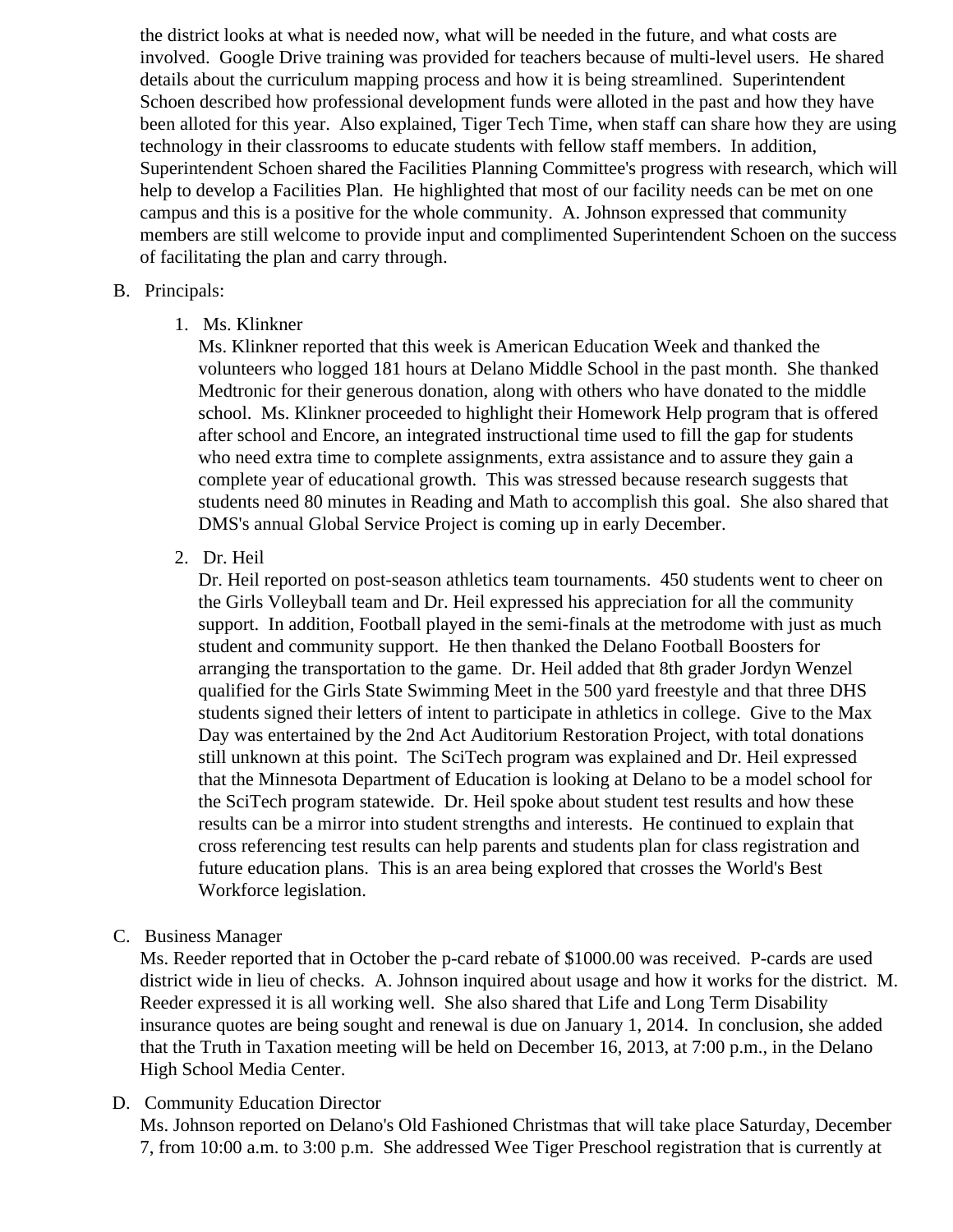86 students and curriculum mapping for ECFE, Wee Tiger Preschool and Tiger Kids Club is progressing and going well. Ms. Johnson added that current enrollment in Tiger Kids Club is at 226 students and there is a waiting list for after school programming because of space constraints. Youth Development's Destination ImagiNation is at 11 teams, which is more than last year, and Youth As Resources (YAR) is looking for adult board members. Ms. Johnson also added that the gymnastics program is still growing and had successful first competitions.

#### **9. Student Board Representatives Report**

A. Alex Grant and Abbey Hutchins

Alex Grant and Abbey Hutchins reported about the student enthusiasm at the post-season athletic competitions. They were very excited about all the support of students, parents and the community. A. Hutchins shared her positive thoughts on Nate Triplett's speech at the pep fest and how memorable it was for the students. She also expressed how happy she was that elementary students were allowed to participate in watching post-season play in a couple rooms at the elementary school and the kids were very excited as well. In addition, A. Hutchins shared that Principal Schuler and Assistant Principal Lahr were in Washington D.C. attending the National Blue Ribbon Award ceremony. A. Grant mentioned the Veteran's Day program and how well it was done and how well received it was by the students. He also congratulated those students that won the two essay contests and felt it was great that they could share their winning essays with the audience.

#### **10. Board Reports**

#### A. Wright Technical Center

R. Durick reported that the group focused on career readiness and WTC is looking at trends in Wright County. He shared results of surveys completed which showed percentages of students who had attained four-year degrees in Wright County, Minnesota and the United States. In addition, results were gathered by WTC and shared about how many sophomores in high school plan on pursuing a college degree. WTC is pursuing an apprenticeship program for individuals that are not pursuing four-year degrees because there are so many professions available for those that are not interested in post-secondary education. Other board members inquired about the housing project and if the house sold this year. In addition, a question was asked about WTC adding capital equipment. R. Durick said that the cost for that investment was too high, but they are hoping the youth apprenticeship program will fill this need to expand programs and students' skills. He added that there will be additions to the Law Enforcement program as well.

#### **11. Old Business**

A. **Second read of policies due to substantive and/or legal reference changes:** Policy 215-Student School Board Representatives, Policy 425-Professional Development, Policy 601-Goals and Objectives of the Education Program, Policy 616-School District System Accountability, Policy 618- Assessment of Student Achievement, Policy 620-Credit for Learning, Policy 624-On-Line Learning Options.

Upon motion by R. Durick, seconded by C. Milano, the second read of policies stated above were passed. Motion passed.

#### **12. New Business**

- A. Set date for January organizational meeting. Upon motion by S. Baker, seconded by C. Milano, the date for the January organizational meeting was set for Monday, January 6, at 7:00 p.m. at Delano City Hall. Motion passed.
- B. **First read of policy due to substantive and/or legal reference changes:** Policy 604-Instructional Curriculum.